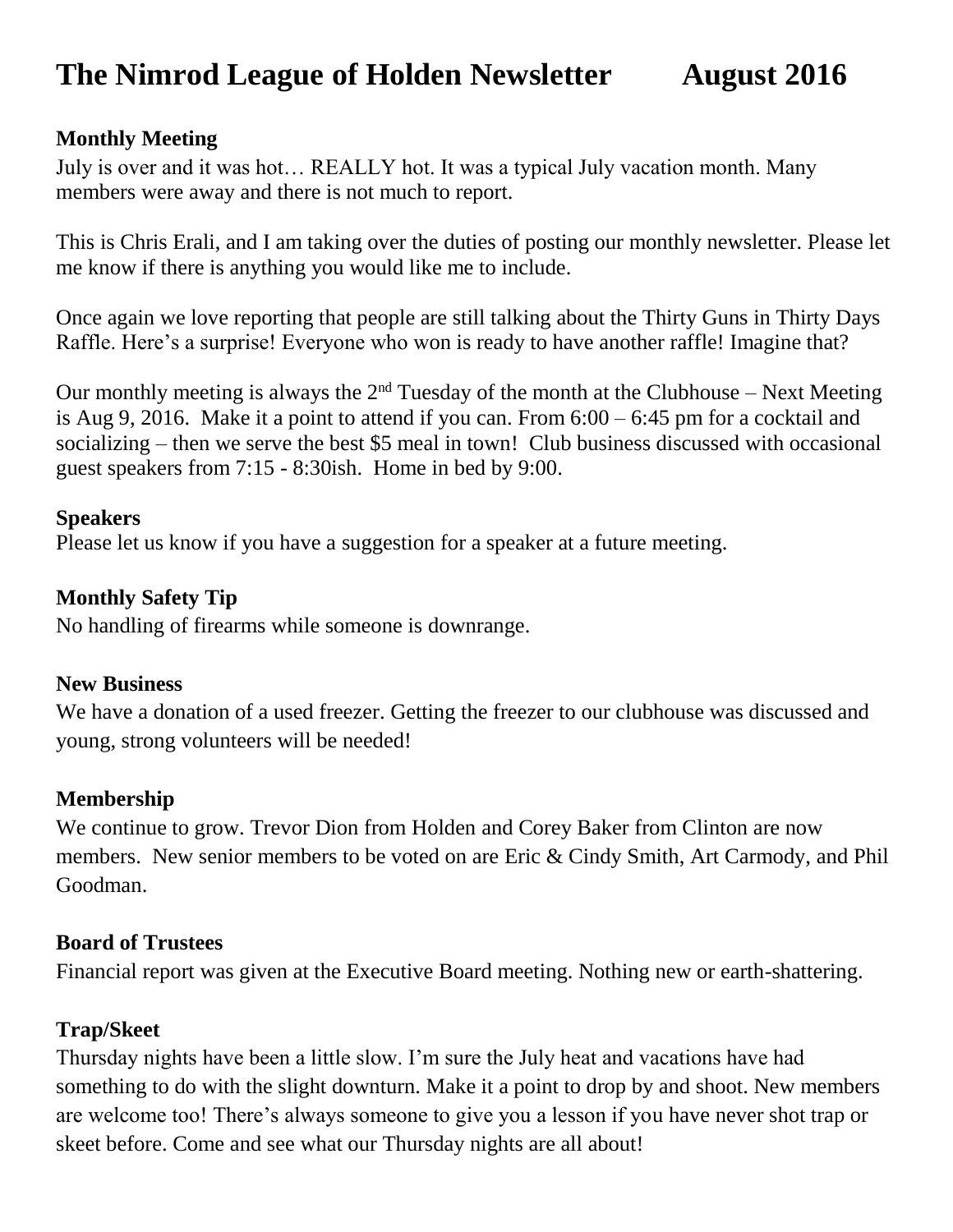### **Kitchen**

The refrigerator is still not working properly. Bruce Ebbeson will be cleaning the club kitchen on Saturday, September 17. Volunteers to help are needed and welcome. There will be coffee and donuts at 8 AM and he will make a great lunch at noon. We will be finished before noon. It is an easy and fun way for members to get in their work hours requirement. Please call Bruce at (508) 853-1589 to volunteer. Eric Johansen is the club's contact person for the authorities to call in the event of a road kill that can provide us with some meat for our Game Dinner. He is our official Road Kill Chairperson. You may get a call from EJ sometime to help transfer an animal or a portion of one. EJ is a strong guy but a moose may be a little too large even for him.

### **Rifle Range**

Tom Weigand reports that there is continued improvement at the range. We draw closer to final approval. The NRA grant money is being used wisely and efficiently. The order of various stages of the project is being discussed. The shed needs to be moved. Any members that have any experience with such matters, your expertise is most welcome.

### **House**

End of summer fun! Our Chicken Barbecue is planned for September 18! We'll have trap in the morning. Join us for a day of relaxation and comraderie! Tickets are \$9.00 and can be purchased on our website.

### **Executive Board**

Executive Board Meeting is held the last Tuesday of each month. This past month a Standing Rule definition was discussed. John Meyer reported that the Standing Rules Committee has met and is preparing to present the committee's recommendations at a future meeting to include a vote by the members.

## **Grounds**

### No report

I did, however, take a walk up the "skidder trail." A lot of progress has been made. When complete, it will make access and use of our club property much easier, convenient and valuable.

### **Finance**

No report

# **Bar**

No report